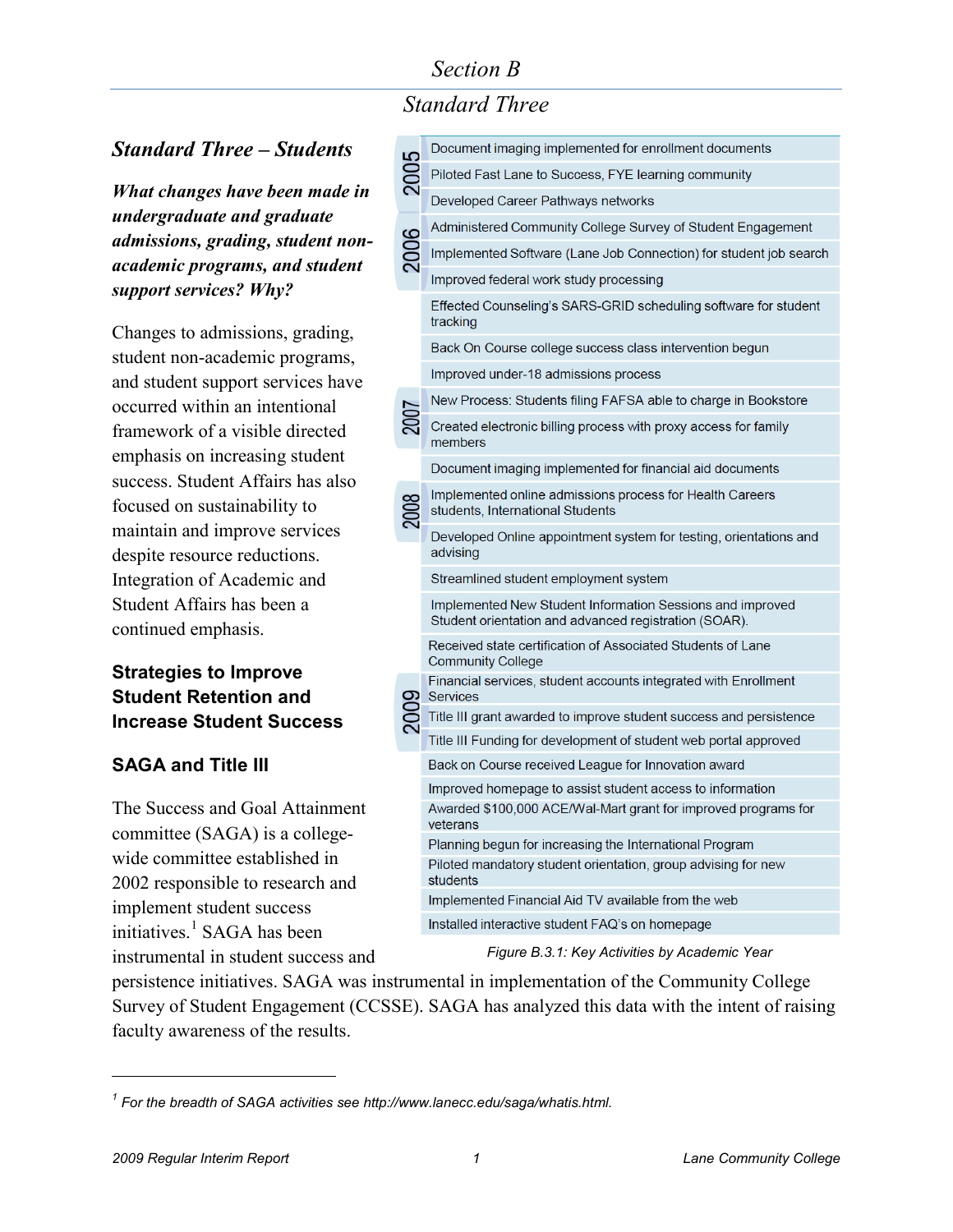## *Standard Three*

SAGA has also fostered development of First Year Experience (FYE) learning communities efforts to intervene with students who are not making satisfactory academic progress, and has established the groundwork for *Engaging Students*, Lane's new Title III grant, awarded in May [2](#page-1-0)008.<sup>2</sup> CCSSE data and questions have informed the assessment and design of the FYE program.

*Engaging Students* is a comprehensive, integrated program for new students enrolled in credit classes, either to earn a degree at Lane or transfer to a four-year university. The overall goal is to improve student success (persistence, graduation and transfer), as well the College's fiscal sustainability, by providing:

- 1. a comprehensive, integrated first-year experience for new credit students
- 2. strengthened coordination and collaboration between Academic Affairs and Student Affairs
- 3. a holistic approach to student learning; and
- 4. a college climate that continuously improves practices that support success.<sup>[3](#page-1-1)</sup>

*Engaging Students* focuses on improving student outcomes with a series of activities: integrated FYE learning communities, required orientation and advising, and a student web portal to improve student engagement and access to information. Lane has made substantial progress in the first six months toward meeting grant objectives with effective structures and processes. The campus community is becoming informed and there is already wide participation. Appropriate college governance councils are reviewing policies and practices that may impede student success<sup>[4](#page-1-2)</sup>

The web portal is well underway to full implementation. The product was identified: SunGard Luminis (hardware and software) has been purchased and installed. Lane's Information Technology department has hired a technician responsible for portal implementation. Implementing the portal will improve communication to students with the goal of also increasing their engagement with the College. The awareness and effectiveness of all *Engaging Students*  activities will be assessed via staff and student evaluative surveys as well as achievement of project goals.

<span id="page-1-0"></span>*<sup>2</sup> See Appendix B.3.1: Summary of Lane's College-wide Planning, 2002 – 08 (for Engaging Students captures major success and retention planning activities)*

<span id="page-1-1"></span><sup>&</sup>lt;sup>3</sup> See Engaging Students: A Comprehensive First Year Engagement Program, in the Standard Three evidence binder<br><sup>4</sup> See minutes of Student Affairs Council 2008 -2009 in the Standard Three evidence binder

<span id="page-1-2"></span>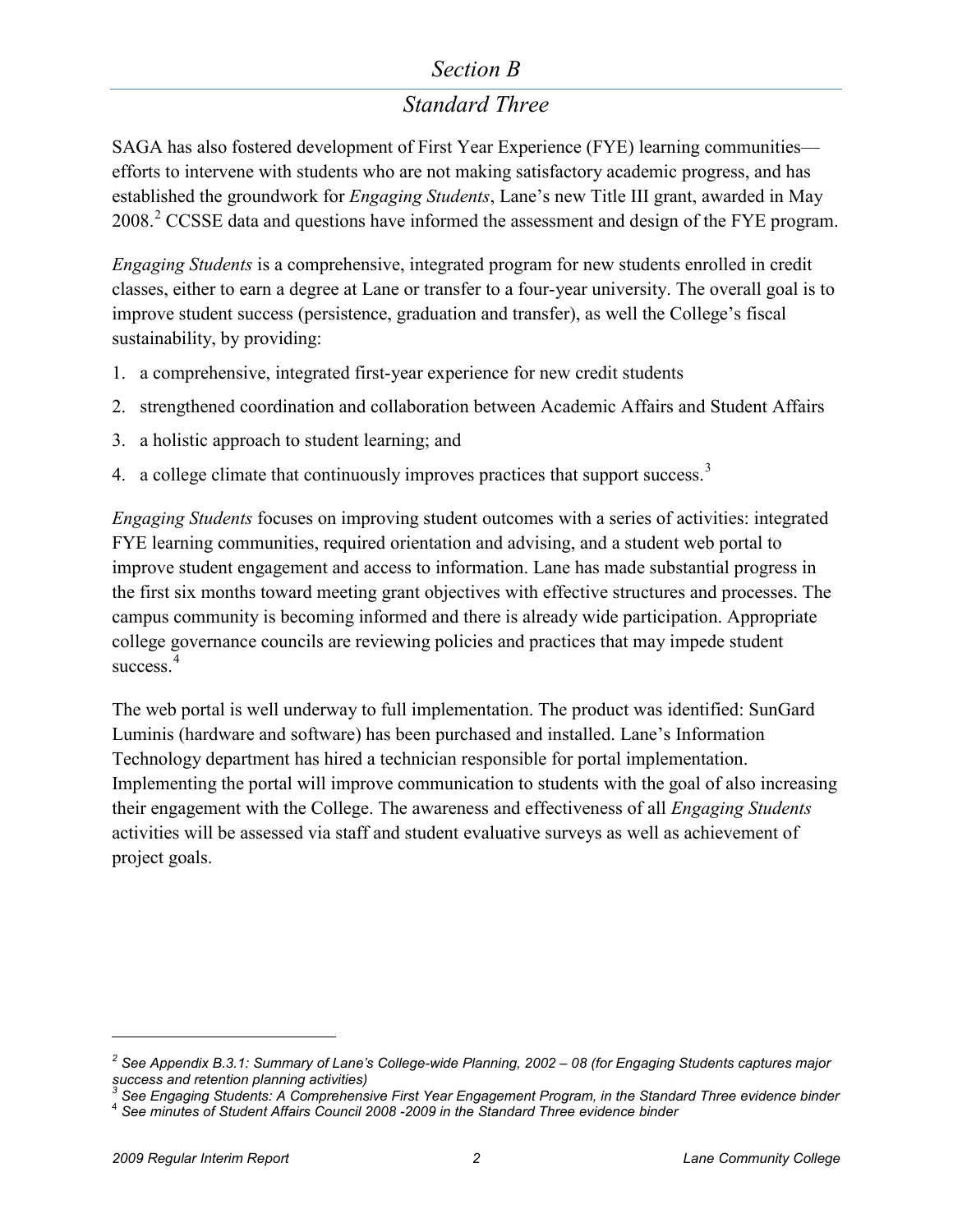# *Section B Standard Three*

### **Student Affairs Redesign**

*Student Affairs* began a redesign process to continually promote quality of services in a fiscally sustainable manner in 2007, to ensure students receive excellent service despite fiscal constraints. An all-staff meeting generated ideas about how Students Affairs as a whole can support the goals of Engaging Students. Enrollment, financial aid, orientation and advising services are all being reviewed and undergoing improvement. On-line and

*Throughout Student Affairs, services are being redesigned in a proactive model so timely, front-end information and processes build a successful foundation for Lane students.*

in-person learning modules are being created so students have multiple modalities in which to participate. Counseling and Advising staff have experimented with various group models during the spring of 2009 to determine what works for future development. Mandatory group advising for new students was piloted fall 2009.

The redesign has also resulted in the consolidation or combining of some Student Affairs departments. For example, Student Life, the Multicultural Center and the Women's Program were consolidated under one Associate Dean, and Student Financial Services and Student Accounts were integrated with Enrollment Services. These changes have improved collaboration and coordination between staff to better serve students.

#### **Counseling**

Counseling redesign resulted in designing New Student Information Sessions (NSIS) and improved annual Student Orientation and Registration. The goal was to provide new students with "student success" information throughout the year, keeping students engaged with Lane on an on-going basis. The NSIS are providing the basis for establishing a required student orientation, a retention and success best practice. Lane will have implemented mandatory orientation for all credit students by fall 2010.

#### **Back On Course**

At Lane, over 700 students are suspended from financial aid each term for not meeting standards for satisfactory academic progress. One example of Student Affairs redesign is *Back On*  Course,<sup>[5](#page-2-0)</sup> which provides an intervention for students who are not making satisfactory academic progress, an initiative recognized nationally by the League for Innovation in Community Colleges in 2008 as an exemplary practice. In *Back On Course* evaluations, 97% of students

<span id="page-2-0"></span><sup>&</sup>lt;sup>5</sup> For more information, see Back On Course home page at http://www.lanecc.edu/stuser/backoncourse.htm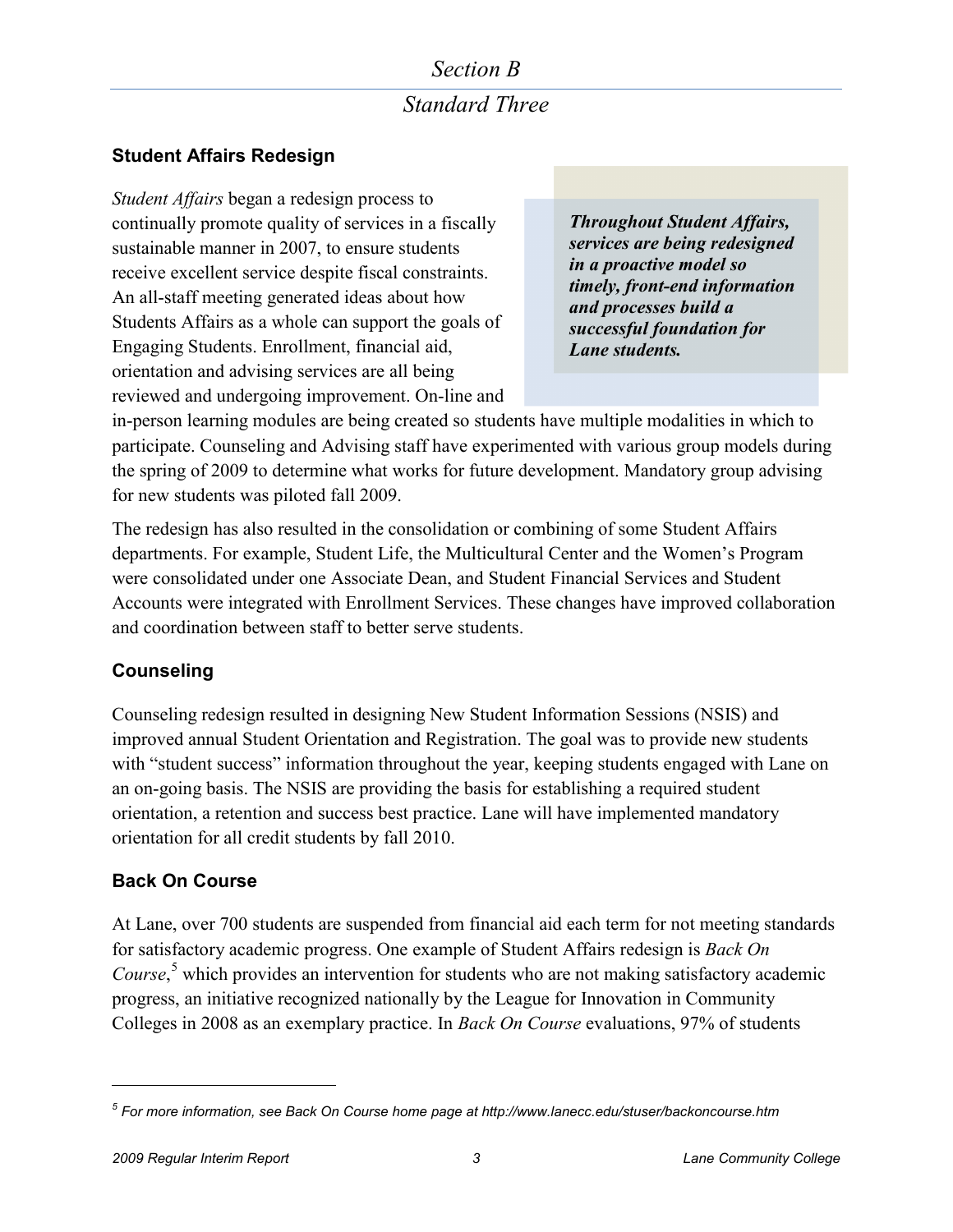## *Standard Three*

reported they had improved self-management by learning strategies to establish goals, monitor progress, and use a calendar system.<sup>[6](#page-3-0)</sup>

#### **Additional Improvements**

Many additional improvements have been implemented for specific student populations. For example, Disability Resources has moved away from a medical model of service delivery towards a social/cultural model, including department name change, new mission statement, revised department goals, and a new website with a range of format and language changes. Disability Resources has also received funding for a 3-year demonstration research grant through the Department of Education, which will focus on infusing social/cultural model concepts (including universal design) into 20-25 colleges across the nation.<sup>[7](#page-3-1)</sup>

There is improved support for students of color. *Rites of Passage*, a bridge program for minority youth has stabilized and expanded, and the Women's Program has developed Transiciones, a bridge program specifically for Latina students. New connections between the Women's Program and the Multicultural Center have expanded entry opportunities for high school students and their families. There has also been improved access to scholarships, particularly an expansion of scholarships available to women.<sup>[8](#page-3-2)</sup>

The student employment system has been streamlined through software (*Lane Job Connection*) for student job search, replacing paper driven processes. Barriers to student access to jobs were removed by reviewing existing procedures and making them more student-friendly.

A student veterans' resource office has been established to provide additional services and community resources for veterans. As a result of this work in 2009 the College was awarded a \$100,000 ACE/Wal-Mart grant to develop a first year experience program for veterans.<sup>[9](#page-3-3)</sup>

Planning for growth in the international student program has resulted in creating the position of International Program Manager, which includes marketing, management and recruiting. Lane is developing a structure with revenue from international tuition and fees to pay for program costs, and profits available for reinvestment for further growth.

The College has continued to address and improve any disproportionate opportunities in men's and women's sports. An Athletics Leadership Committee was established in 2009 to fund-raise for student athlete scholarships. Lane also offers *Beyond the Field*, a specific college Success class for athletes.

<span id="page-3-0"></span>*<sup>6</sup> Getting Students Back On Course To Success, presentation Student Success Conference Portland OR Feb 2009 <sup>7</sup> To view the grant, see the Standard Three evidence binder* 

<span id="page-3-3"></span><span id="page-3-2"></span><span id="page-3-1"></span> $\frac{8}{7}$  To view available scholarships, see http://www.lanecc.edu/foundation/scholarshipopps.htm - [Women,](http://www.lanecc.edu/foundation/scholarshipopps.htm#Women)  $\frac{8}{7}$  See Lane's Integration of Vets in Education (LIVE) in the Standard Three evidence binder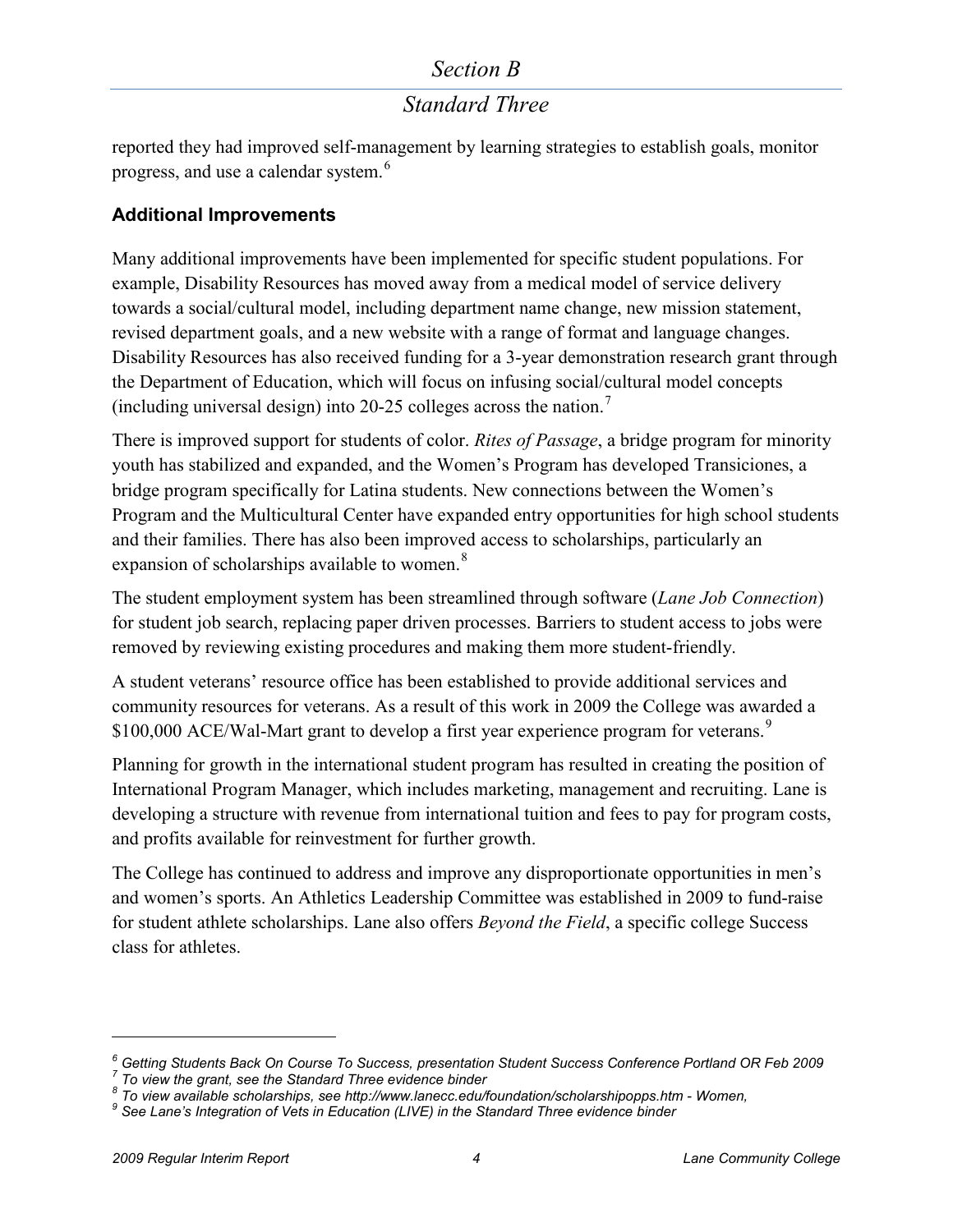## *Standard Three*

#### **Co-Curricular Activities**

Improvements in co-curricular activities support student leadership and engagement. Lane was a leader in developing the Oregon Community College Associated Student Government Certification, a process designed to:

- provide some consistency related to best practices among student government groups at Oregon Community Colleges.
- provide a reference for incoming student government members and advisors.
- reward student government groups for reaching a standard certification level of excellence.
- provide some institutional policy development and support for student government leaders and advisors.

A Council of Clubs consisting of one representative from each of the current clubs and

organizations at Lane has been established to promote and co-sponsor activities. The Council is led by the ASLCC Multicultural Events Coordinator.

#### **Improved Support for Financial Aid**

Enrollment and Student Financial Services has become virtually a paperless operation through document imaging for all enrollment documents and financial aid documents. Students who file a financial aid application can charge for books and supplies in the Bookstore prior to aid disbursal, resulting in reduced lines and improved service and support for students. Students now also benefit from increased processing speed for financial aid. State data shows Lane disburses more financial aid than other colleges in Oregon. In 2007/2008, Lane disbursed \$42,191,539 in financial aid funds; Portland Community College was second, disbursing \$ 25,945,045.<sup>[10](#page-4-0)</sup>



*Figure B.3.2: Financial Aid Source: Lane Community College Enrollment Services*

*Lane has faster financial aid processing than other community colleges in the state despite rapidly increasing applications.*

<span id="page-4-0"></span>*<sup>10</sup> See Appendix B.3.2: Financial Aid Expenditures*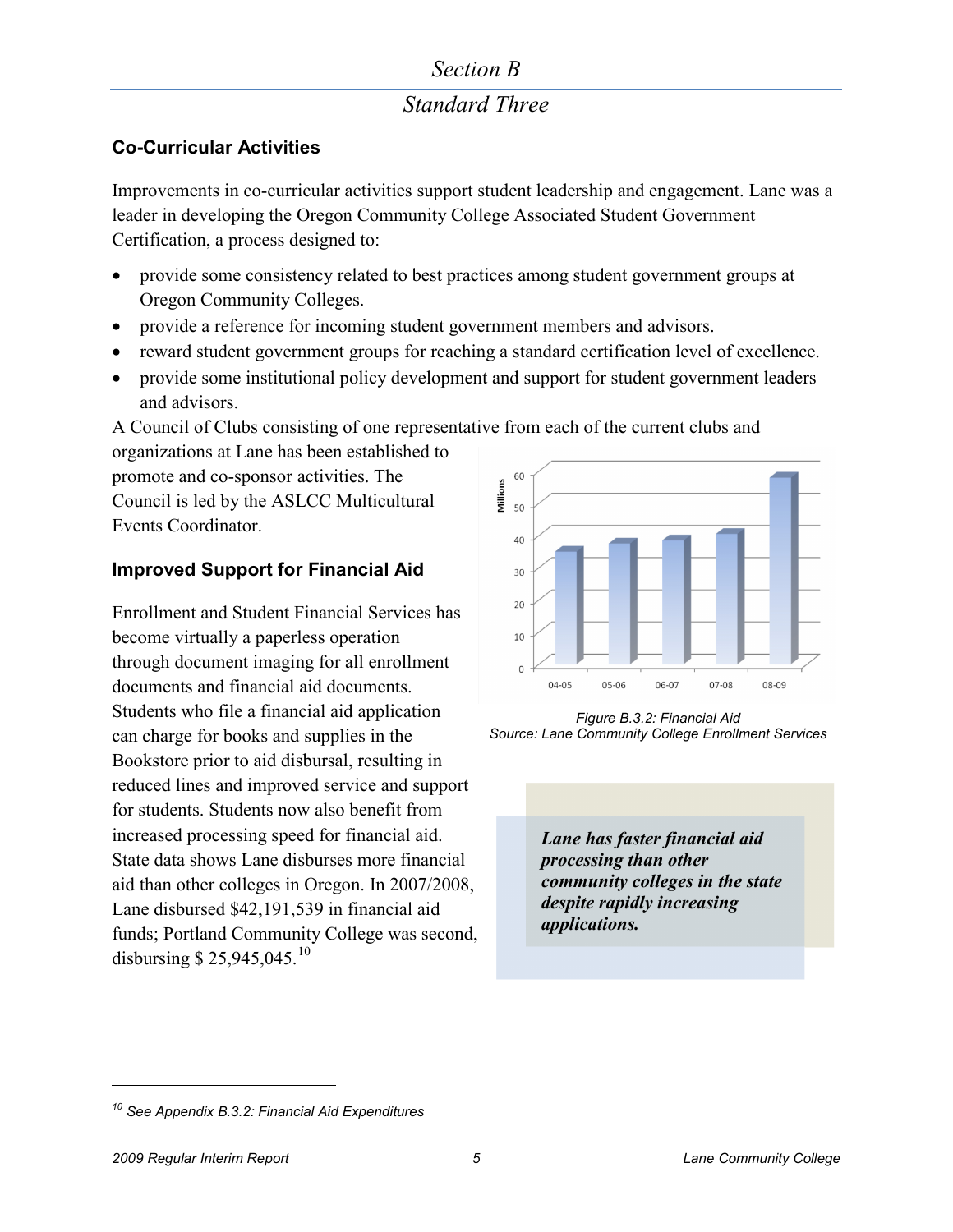## *Standard Three*

#### **Leveraging Technology to Improve Services to Students**

Lane is a leader in online processes and resources. For example, the Lane homepage has been improved to assist students in accessing accurate information. Counseling has implemented an online appointment system, providing efficiencies for students and staff. Students can also make placement testing appointments online, and the College now has electronic billing with proxy access for family members

Guidelines for the under-18 admissions process have been clarified and communicated clearly to students via the web,  $11$  and the admissions processes for particular programs/groups of students have moved online (e.g., selective admissions in Health Careers, international students).

Finally, in 2009 Lane is in the process of implementing both Financial Aid TV, an electronic resource for financial aid information that students can access through the web, and software that allows an interactive set of frequently asked student questions and answers to be posted on the homepage.

#### **Increased Integration of Academic and Student Affairs**

The College has continued the process of integrating Academic and Student affairs. Sinc the 2004 evaluation, Adult Basic Skills, English as a Second Language, Academic Learning Skills (credit developmental education) and Tutoring Services moved to Student Affairs from Academic Affairs to improve retention and transition services, and increase departmental awareness of basic skills and students' developmental education issues.

Academic and Student Affairs deans and directors meet together on a regular basis for training and for working together on student success and retention, program planning, data collection and review. Lane has further developed learning communities that integrate student services and use student success principles in the classroom, such as Fast Lane, a first year learning community that integrates College Success, Effective Learning with Writing and Math classes, and Women in Transition, a first



*Figure B.3.3: Total Reported Annual FTE by Academic Year Source: Lane Community College* 

year 7 to 16 credit First Year Experience focused for women.

<span id="page-5-0"></span>*<sup>11</sup> Se[e http://www.lanecc.edu/es/underage.html.](http://www.lanecc.edu/es/underage.html)*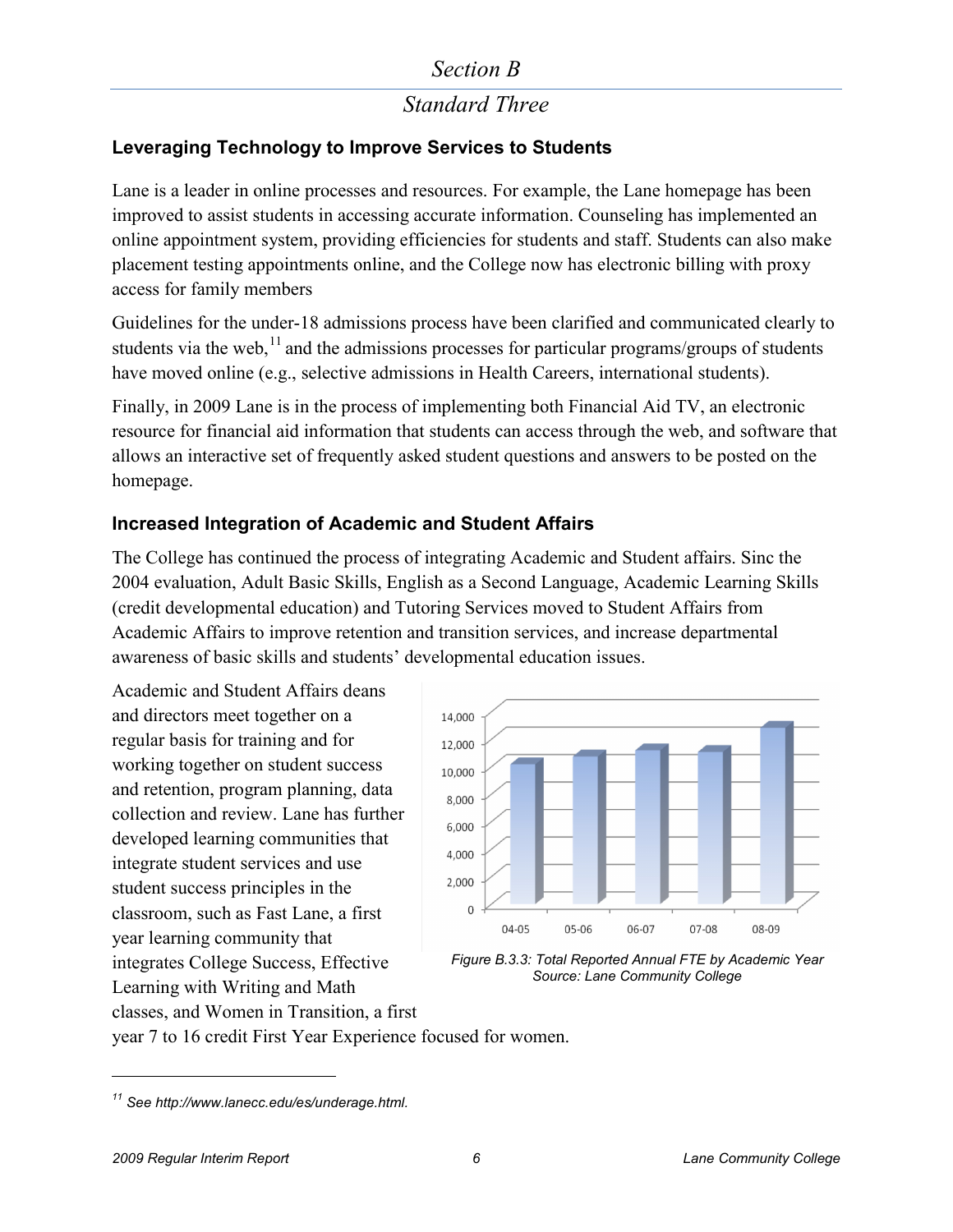## *Standard Three*

#### *Compare the current enrollment figures with those reported in the last institutional self-study report.*

### **Enrollment Changes**

Lane's student enrollment grew 9.7% between 2004/20005 and 2006/2007. It declined slightly, 1.1%, in 2007/2008. Student enrollment grew rapidly again in 2008-09. In a recessionary economy with high local unemployment and business failure, students have been accessing Lane in record numbers for retraining.<sup>[12](#page-6-0)</sup> However, declining state appropriation levels have had the result of devaluing reimbursement per FTE (see Standard 7).

#### **Summary**

Student Affairs is implementing initiatives to improve services and students' success despite rapid enrollment growth without corresponding resources. Continuous planning and evaluation inform these efforts as part of the College's commitment to closing the loop. For example receiving the *Engaging Students* Title III grant was the result of several years of planning and assessment. Lane continues to provide innovative quality services, student support that is embedded in instructional programs and co-curricular programming that enhances student engagement and promotes student leadership.

<span id="page-6-0"></span>*<sup>12</sup> For details of enrollment see<http://www.lanecc.edu/research/ir/documents/FTEEnrollmentpg12-21.pdf>*.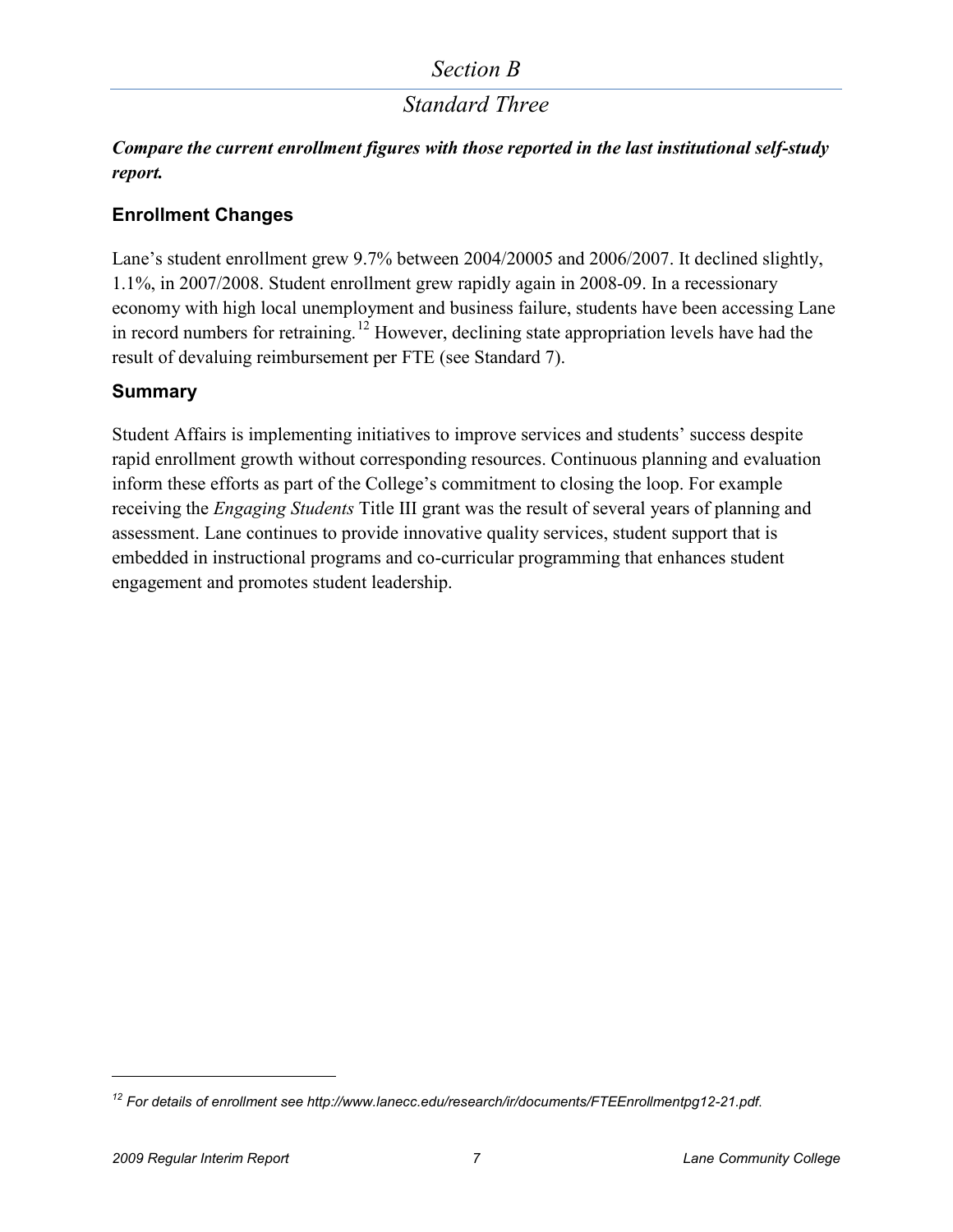# *Appendices*

# *Appendix B.3.1 - Summary of Lane's College-Wide Planning, 2002 – 08*

| 2002-03 School Year     |                                                                                                                                                                                                                                                                                                                                                                      |  |  |  |  |  |
|-------------------------|----------------------------------------------------------------------------------------------------------------------------------------------------------------------------------------------------------------------------------------------------------------------------------------------------------------------------------------------------------------------|--|--|--|--|--|
| 1                       | Success and Goal Attainment (SAGA) began to examine how successful students progress and how to institutionalize<br>those practices at Lane.                                                                                                                                                                                                                         |  |  |  |  |  |
| $\mathbf{2}$            | The Self-Study for Lane's accreditation identified Lane's strengths, challenges, and improvements needed.                                                                                                                                                                                                                                                            |  |  |  |  |  |
| $\overline{\mathbf{3}}$ | Lane revised its strategic plan, mission statement, core values, and strategic directions with an increased emphasis on<br>creating a learning-centered environment.                                                                                                                                                                                                 |  |  |  |  |  |
| $\overline{\mathbf{4}}$ | Seven Lane faculty and staff attended Vincent Tinto's seminar on retention strategies for two-year colleges and<br>returned to Lane with a goal to improve campus-wide retention planning through SAGA's work.                                                                                                                                                       |  |  |  |  |  |
| 5                       | Learning Communities Leadership Team attended at the Washington Center for Improvement of Higher Education<br>Institute, with the goal of implementing learning-communities across campus—a First Year Experience (FYE) best<br>practice.                                                                                                                            |  |  |  |  |  |
|                         |                                                                                                                                                                                                                                                                                                                                                                      |  |  |  |  |  |
|                         | 2003-04 School Year                                                                                                                                                                                                                                                                                                                                                  |  |  |  |  |  |
| 1                       | SAGA and the Learning Communities Leadership Team (LCLT) independently continued their work to improve<br>student experiences at Lane.                                                                                                                                                                                                                               |  |  |  |  |  |
| $\boldsymbol{2}$        | SAGA membership expanded to represent a broader cross section of campus stakeholders, investigated best retention<br>practices, and identified the best practices for student success.                                                                                                                                                                               |  |  |  |  |  |
| 3                       | Seven governance councils: college, diversity, facilities, finance, learning, student affairs and technology were<br>established to develop policy and plans in their respective areas to improve students' college experiences.                                                                                                                                     |  |  |  |  |  |
|                         |                                                                                                                                                                                                                                                                                                                                                                      |  |  |  |  |  |
|                         | 2004-05 School Year                                                                                                                                                                                                                                                                                                                                                  |  |  |  |  |  |
| $\mathbf{1}$            | The seven governance councils developed plans under the umbrella of the college's strategic plan. The Learning and<br>Student Affairs governance councils' plans focused on policies and strategies to improve student success.                                                                                                                                      |  |  |  |  |  |
| $\mathbf{2}$            | Lane successfully piloted Fast Lane to Success, an FYE learning community. Fast Lane was highly effective for its 30<br>students. Ninety percent persisted to the next term (as compared to 76 percent of other first-year students who attended<br>orientation and 61 percent of other first-year students who did not attend orientation).                         |  |  |  |  |  |
| 3                       | A cross-section of leaders from different committees and councils came together to form the Title III planning<br>committee and affirmed FYE as the focus with the integration of instruction and student services as central to<br>addressing retention and student engagement. (The Title III RFP was not released that year.)                                     |  |  |  |  |  |
| 4                       | Lane established an FYE project team whose goal was to further develop an expanded pilot of Fast Lane to Success as<br>a comprehensive FYE, based on learning communities, with integrated key student services and other co-curricular<br>activities (e.g., orientation, advising, tutoring, peer mentors, supplemental instruction) that support student learning. |  |  |  |  |  |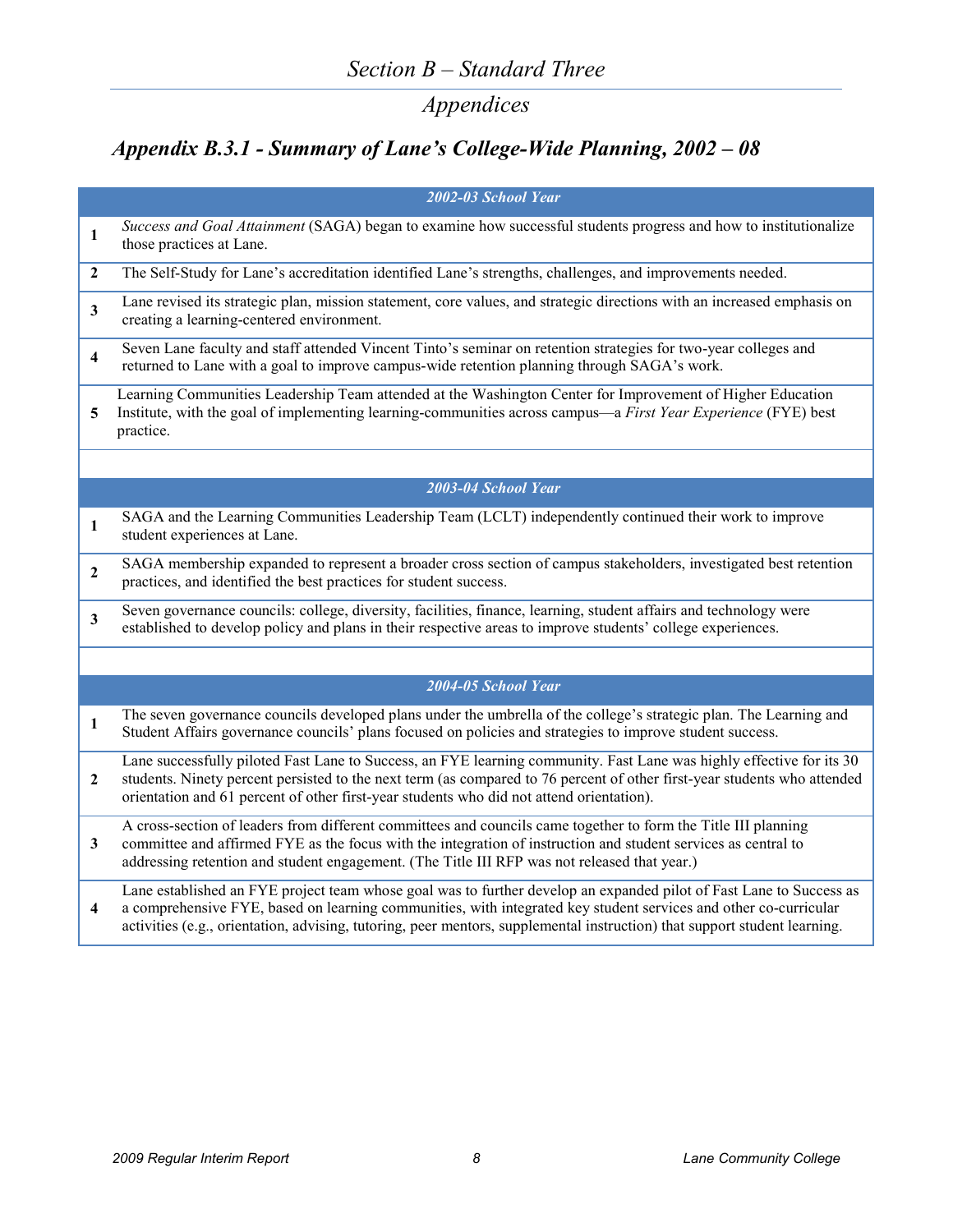# *Section B – Standard Three*

# *Appendices*

| 5                       | The college developed Career Pathways networks—organizational learning structures with articulation to four-year<br>colleges (1) to assist community college students in their successful transitions from community college onto work or<br>further education and (2) to facilitate student learning and engagement within a particular field/career.                                                                                                                                                                                                                                                                                           |
|-------------------------|--------------------------------------------------------------------------------------------------------------------------------------------------------------------------------------------------------------------------------------------------------------------------------------------------------------------------------------------------------------------------------------------------------------------------------------------------------------------------------------------------------------------------------------------------------------------------------------------------------------------------------------------------|
| 6                       | The college developed the Regional Technical Education Consortium (RTEC), career pathways designed specifically<br>to facilitate educational opportunities for K-12 students in community college. (RTEC helps engage K-12 students in<br>their learning and career/academic choices before and upon entering college.)                                                                                                                                                                                                                                                                                                                          |
| 7                       | To support SAGA's inquiry into student success, the Institutional Research Assessment & Planning (IRAP) office<br>administered the Community College Survey of Student Engagement (CCSSE). This survey has informed the design<br>of Lane's FYE program & helped the college identify significant institutional strengths & weaknesses.                                                                                                                                                                                                                                                                                                          |
| 8                       | A broad-based college committee participated in the first phase of Foundations of Excellence for community colleges,<br>developing its own dimensions for new students. (The Policy Center on the First Year of College [Policy Center] leads<br>a nationwide project, funded by the Lumina Foundation, designed to enhance the learning and retention of beginning<br>students. Known as Foundations of Excellence® in the First College Year and originally piloted in four-year<br>institutions, this project has now been developed for two-year colleges.)                                                                                  |
|                         | 2005-06 School Year                                                                                                                                                                                                                                                                                                                                                                                                                                                                                                                                                                                                                              |
| $\mathbf{1}$            | The FYE planning committee attended the Washington Center for the Improvement of Higher Education Institute to<br>develop a plan for a comprehensive FYE.                                                                                                                                                                                                                                                                                                                                                                                                                                                                                        |
| $\overline{2}$          | The college held strategic professional development in-service to support FYE and assessment including: one session<br>intended to raise college-wide awareness of the importance of increasing student retention and success (Fall 05); a<br>two-day assessment workshop focused on building a culture of evidence at Lane in response to self-study findings; a<br>workshop aimed at strategically developing supplemental instruction for gatekeeper classes (Fall 05); and an 11-week<br>seminar for 12 faculty involved in assessment projects in order to improve educational outcomes for students (Spring<br>06 and later in Spring 08). |
| $\mathbf{3}$            | The college implemented the expanded Fast Lane to Success FYE for 64 students, with the addition of a third class in<br>writing. The project also included peer mentoring and advising.                                                                                                                                                                                                                                                                                                                                                                                                                                                          |
| $\overline{\mathbf{4}}$ | The college reaffirmed the focus for a Title III proposal to improve student success by developing an FYE to reach all<br>new students, and implementing a web-based communication system for students and staff (i.e., a portal).                                                                                                                                                                                                                                                                                                                                                                                                               |
| $\overline{\mathbf{5}}$ | The LCLT refined its criteria for funding new learning communities to include retention and success, thereby<br>beginning to integrate retention into the common language and culture of the college.                                                                                                                                                                                                                                                                                                                                                                                                                                            |
| 6                       | SAGA added a seventh best practice for student success: collaborative and active learning strategies.                                                                                                                                                                                                                                                                                                                                                                                                                                                                                                                                            |
| 7                       | The college provided training for 50 faculty in a student-empowerment and success model, On Course, which helps<br>students take responsibility for their learning process and fosters active, engaging pedagogies for faculty.                                                                                                                                                                                                                                                                                                                                                                                                                  |
| 8                       | As part of annual unit planning, department heads focused on strategies to improve retention and success in their<br>respective academic programs.                                                                                                                                                                                                                                                                                                                                                                                                                                                                                               |
| 9                       | CCSSE results were used in campus group discussions as a way to raise awareness of Lane's standing with other<br>colleges, as one measure of engagement. These results provided the basis for FYE assessments of engagement and<br>planning for future FYE activities.                                                                                                                                                                                                                                                                                                                                                                           |
| 10                      | Lane submitted its Title III proposal in July 2006. The proposal scored well (96.7%) but was not selected.                                                                                                                                                                                                                                                                                                                                                                                                                                                                                                                                       |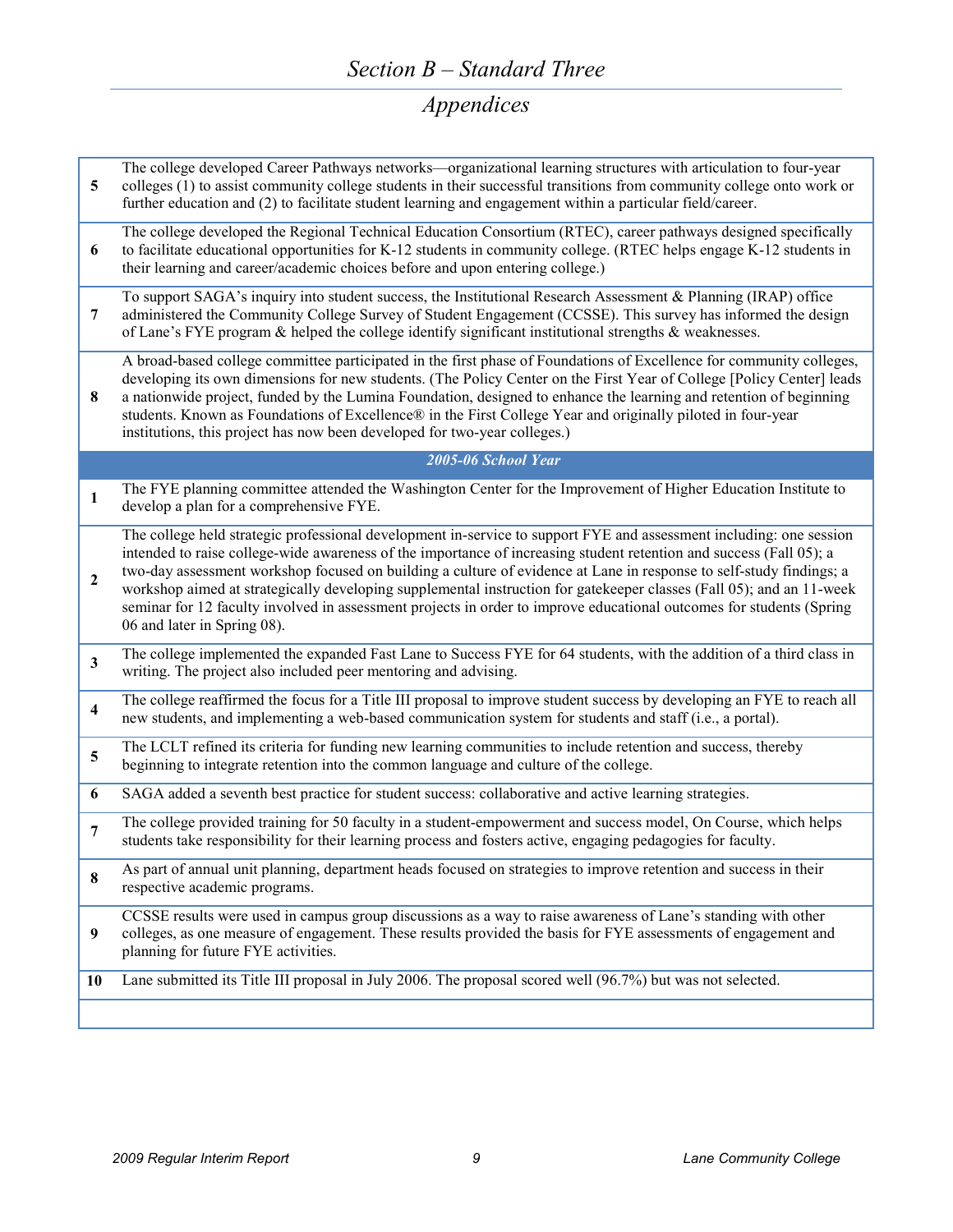# *Section B – Standard Three*

# *Appendices*

|                         | 2006-07 School Year                                                                                                                                                                                                                                                                                                             |
|-------------------------|---------------------------------------------------------------------------------------------------------------------------------------------------------------------------------------------------------------------------------------------------------------------------------------------------------------------------------|
| $\mathbf{1}$            | Vincent Tinto, expert in student retention and success, visited Lane and consulted with faculty and staff on improving<br>Lane's retention efforts.                                                                                                                                                                             |
| $\overline{2}$          | Student Services staff and faculty collaborated to develop and assess an intervention for students who did not achieve<br>satisfactory academic progress. Back On Course, a one-credit College Success class, was piloted to over 275 students.                                                                                 |
| $\mathbf{3}$            | Campus-wide, began discussions about Lane's pervasive culture of the "freedom to fail" (which looks at student<br>choice as premier) vs. the "right to succeed" (which provides success pathways and constrains choice to ensure<br>success). Identifying the significance of this shift has been a key concept in shaping FYE. |
| 4                       | The college provided curriculum development funds to eight faculty to develop courses that integrate On Course<br>strategies into various curricula.                                                                                                                                                                            |
| 5                       | Evidence-based improvements to planning efforts begin: placement test validity study; importance for retention of<br>students' enrollment in writing classes in their first-year; causes and effects of DWIF/No Credit grades to retention;<br>student-preparedness: pre- and co-requisites.                                    |
|                         |                                                                                                                                                                                                                                                                                                                                 |
|                         | 2007-08 School Year                                                                                                                                                                                                                                                                                                             |
| 1                       | Continued evidence-based improvements to planning efforts in SAGA (e.g. using outcomes from the Back On Course<br>pilot to plan earlier interventions; piloting both credit and noncredit supplemental studies interventions and changing<br>interventions based on data-driven outcomes).                                      |
| $\mathbf{2}$            | New creative expansion of FYE: a math-track Fast Lane to Success was planned for implementation in 2008-09; an<br>International Bridge program to guide ESL students to the credit program was implemented.                                                                                                                     |
| 3                       | The college provided additional curriculum development funds to embed On Course strategies into diverse programs,<br>including at-risk students or students with special needs (e.g., for athletes).                                                                                                                            |
| $\overline{\mathbf{4}}$ | Back On Course (2006-07) evaluation data confirms that students need the combination of timely and clear<br>information and the opportunity to learn how to navigate academic and bureaucratic hurdles to their education.                                                                                                      |
| 5                       | Instructional Redesign Task Force affirmed the role of FYE components in redesign for fiscal sustainability.                                                                                                                                                                                                                    |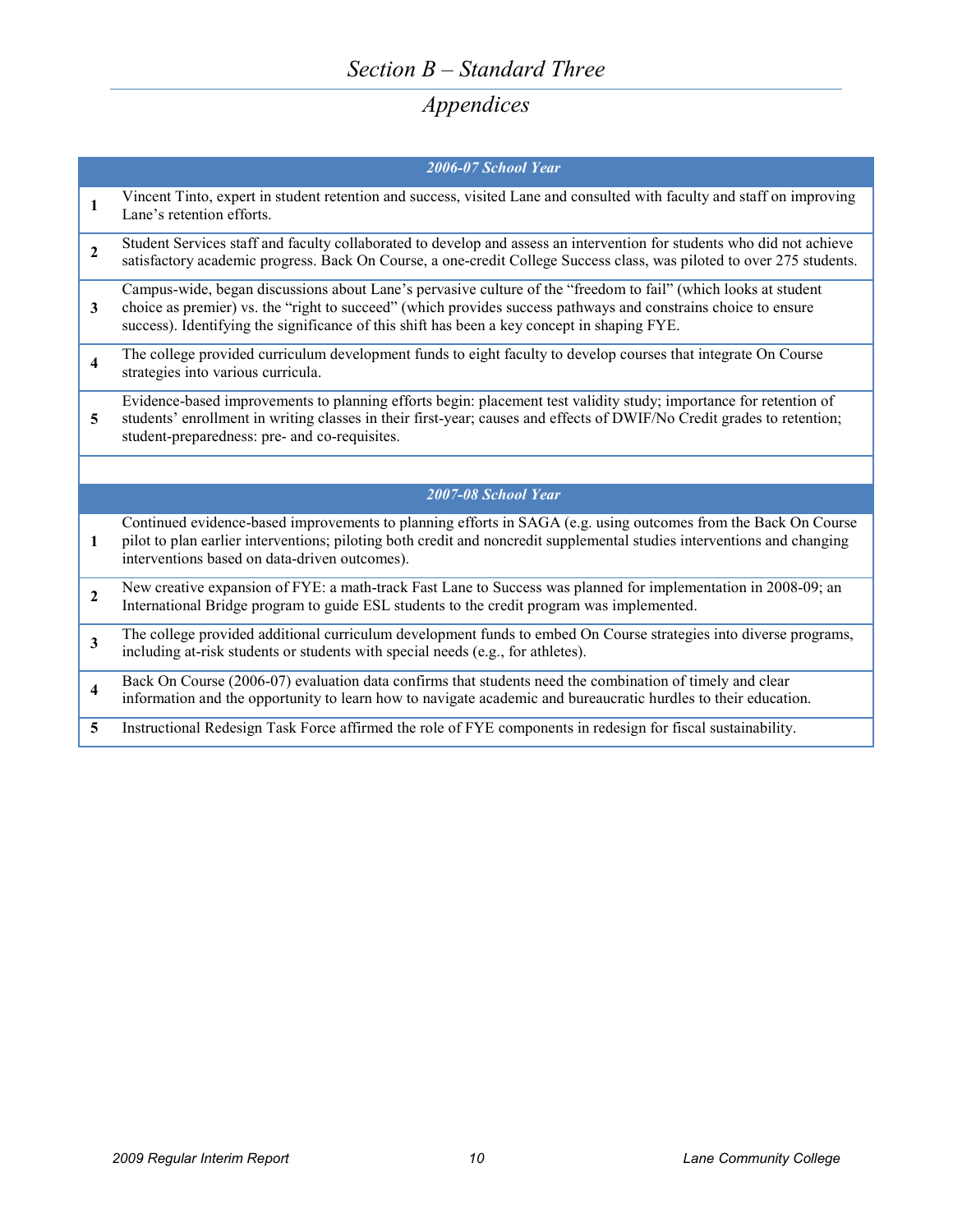## *Section B – Standard Three*

# *Appendices*

## *Appendix B.3.2 - Weekly comparisons by Academic Year of financial aid applications and disbursement per year at Lane.*

#### **Fiscal Year 2007 - 2008**

| College                | <b>Administrative</b><br><b>Costs</b> | <b>Tuition</b><br>Discounts /<br><b>Waivers</b> | <b>Scholarships</b><br>and Grants | <b>Loans</b> | <b>Work</b><br><b>Study</b> | <b>Other</b><br><b>Costs</b> | <b>Total</b> |
|------------------------|---------------------------------------|-------------------------------------------------|-----------------------------------|--------------|-----------------------------|------------------------------|--------------|
| <b>Blue Mountain</b>   | 188,958                               | 279,574                                         | 2,345,885                         | 0            | 76,016                      | 294                          | 2,890,728    |
| <b>Central Oregon</b>  | 482,949                               | $\theta$                                        | 4,765,161                         | $\theta$     | 130,710                     | 0                            | 5,378,820    |
| <b>Chemeketa</b>       | 1,412,975                             | $\theta$                                        | 13,473,236                        | 774,299      | 0                           | $\theta$                     | 15,660,510   |
| <b>Clackamas</b>       | 1,321,397                             | 634,463                                         | 4,613,278                         | 3,773,489    | 140,931                     | $\theta$                     | 10,483,558   |
| <b>Clatsop</b>         | 228,600                               | 6.749                                           | 1,191,341                         | 609,846      | 88,654                      | 0                            | 2,125,189    |
| Columbia Gorge         | 53,310                                | 1,871                                           | 69,521                            | 0            | 4,838                       | 0                            | 129,540      |
| <b>Klamath</b>         | 209,069                               | 6,722                                           | 1,569,749                         | 970          | 46,996                      | $\theta$                     | 1,833,506    |
| Lane                   | 1,507,875                             | 150,763                                         | 14,897,038                        | 25,099,060   | 536,803                     | 0                            | 42,191,539   |
| Linn-Benton            | 621,214                               | 68,958                                          | 7,059,506                         | 423,819      | 240,481                     | 0                            | 8,413,977    |
| Mt. Hood               | 628,000                               | 6,939,000                                       | 631,000                           | 406,000      | 0                           | $\theta$                     | 8,604,000    |
| <b>Oregon Coast</b>    | 3.475                                 | 0                                               | 4.043                             | 0            | 3,219                       | 0                            | 10,737       |
| <b>Portland</b>        | 1,865,037                             | $\theta$                                        | 18,032,993                        | 1,445,961    | 801,249                     | 3,799,804                    | 25,945,045   |
| Rogue                  | 557,706                               | 120,174                                         | 6,443,614                         | $\theta$     | 167,955                     | $\theta$                     | 7,289,449    |
| Southwestern OR        | 368,900                               | 161,278                                         | 3,286,250                         | $\theta$     | 96,527                      | 26,117                       | 3,939,072    |
| <b>Tillamook Bay</b>   | 38,208                                | 24,468                                          | 36,122                            | 23,823       | $\theta$                    | 0                            | 122,621      |
| <b>Treasure Valley</b> | 268,409                               | 400,465                                         | 2,485,740                         | 4,155,715    | 137,976                     | 1,463                        | 7,449,768    |
| <b>Umpqua</b>          | 326,907                               | $\theta$                                        | 3,686,255                         | 4,482,153    | 139,046                     | 130,525                      | 8,764,886    |
| <b>Total</b>           | 10,082,988                            | 8,794,484                                       | 84,590,734                        | 41,195,135   | 2,611,401                   | 3,958,203                    | 151,232,944  |

Note: Includes General, Special Revenue and All Other Funds. Does not include Debt Service or Plant Additions. Source CCFIS (Oregon Community College Financial Information System) Database.